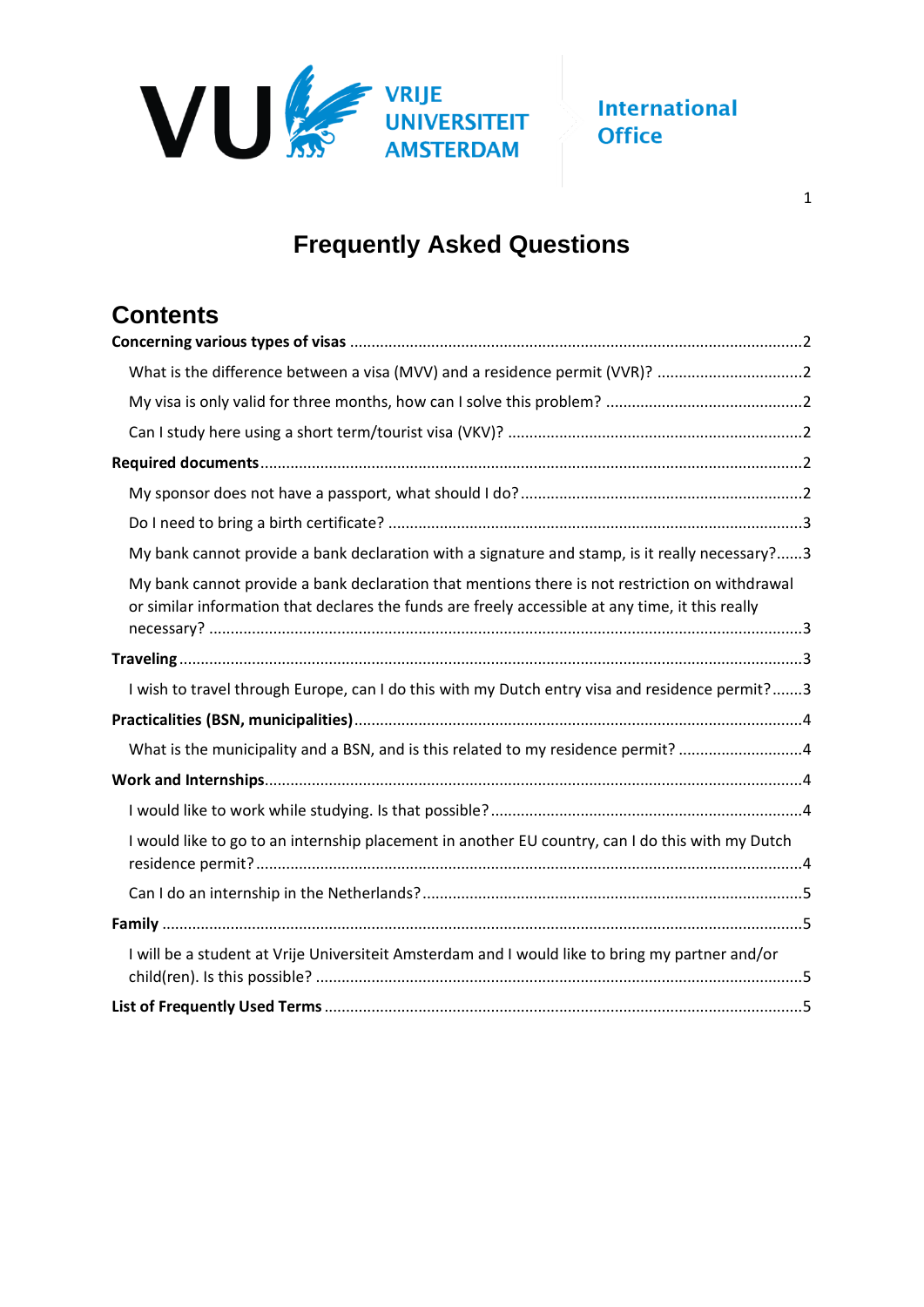

### **Concerning various types of visas**

<span id="page-1-1"></span><span id="page-1-0"></span>**What is the difference between a visa (MVV) and a residence permit (VVR)?**

A long stay entry visa (MVV) is used to enter the Netherlands and a residence permit (VVR) is a document that gives you the right to stay here legally and looks similar to an ID card. Citizens of certain nationalities cannot just travel to the Netherlands; these nationalities require a visa sticker (MVV) in their passport which allows them to enter the Netherlands. A visa sticker is collected at the Dutch Embassy or Consulate in your home country (or a thirdparty country if there is no Dutch representation in your own country). Conversely, all non-EU citizens need a residence permit. This is an ID card which you will receive in the Netherlands. Please note that a long stay entry visa (MVV) is not the same as a short stay visa (VKV). While your nationality may be exempted from the VKV visa, this does not necessarily entail that you are exempted from a MVV visa as well (see section List of frequently used terms).

<span id="page-1-2"></span>**My visa is only valid for three months, how can I solve this problem?**

The entry visa for students is always valid for three months so there is nothing to worry about. If your nationality requires a long stay entry visa (MVV) and residence permit (VVR), we will apply for both. You will collect the visa at the Embassy or Consulate in your home country. This is a sticker that is placed in your passport. The visa is always valid for three months. This is due to the fact that a visa is only used to travel to the Netherlands. From the moment you have collected the visa, you have three months to travel to the Netherlands. The residence permit on the other hand is an ID card that you will pick up in the Netherlands. This is the actual document that allows you to stay legally in the Netherlands during your studies here.

### <span id="page-1-3"></span>**Can I study here using a short term/tourist visa (VKV)?**

No, this is not possible. You can only stay in the Netherlands for 90 days on a short stay visa. The study programmes at Vrije Universiteit Amsterdam are longer than 90 days\*. It is not possible either to enter the Netherlands on a short stay visa and obtain a residence permit here. You can only obtain a residence permit in combination with a long stay entry visa (MVV) in case you require a visa\*\*.

- *\* The only exception to this are Summer and Winter School courses.*
- *\*\* This only applies to nationals who require a visa to enter the Netherlands.*

### **Required documents**

#### <span id="page-1-5"></span><span id="page-1-4"></span>**My sponsor does not have a passport, what should I do?**

In case your sponsor does not have a passport, you can provide any other form of legal identification (such as an ID card) as long as the it contains the same information that a passport does. If this type of identification is only issued in your native language, then you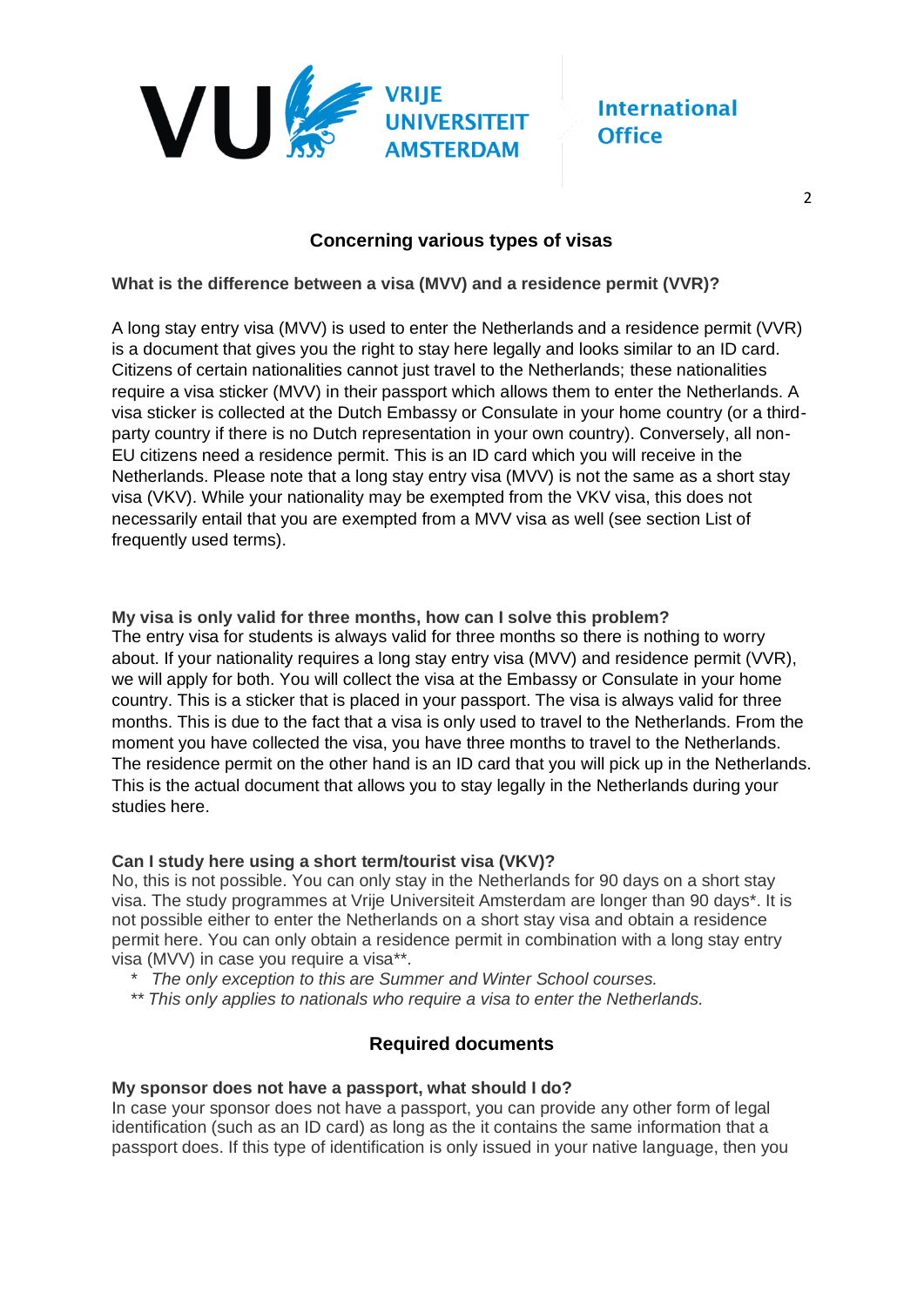

will need to have the document translated into Dutch or English by a sworn and certified translator.

### <span id="page-2-0"></span>**Do I need to bring a birth certificate?**

No, you do not need to bring a birth certificate when you will be living in Amsterdam or Amstelveen.

### <span id="page-2-1"></span>**My bank cannot provide a bank declaration with a signature and stamp, is it really necessary?**

Yes, the bank declaration really needs to meet all the requirements. Your bank should be able to issue a document that adheres to the Dutch Immigration Law. However, if you really cannot get the bank declaration we need, you are advised to transfer the proof of financial means instead.

### <span id="page-2-2"></span>**My bank cannot provide a bank declaration that mentions there is not restriction on withdrawal or similar information that declares the funds are freely accessible at any time, it this really necessary?**

Yes, the bank declaration really needs to meet all the requirements. If your bank account is of any other type than a checking, regular savings or current account, then we really need this extra information. After all, money that might be frozen in an account cannot be used to pay for living expenses or tuition fees, so that is why we need to have this information. Your bank should be able to issue a document that adheres to the Dutch Immigration Law. However, if you really cannot get the bank declaration we need, you are advised to transfer the proof of financial means instead.

### **Traveling**

### <span id="page-2-4"></span><span id="page-2-3"></span>**I wish to travel through Europe, can I do this with my Dutch entry visa and residence permit?**

Yes, you can travel to Schengen member states only. Before you travel, please check whether the countries of your destination are Schengen states. Your entry visa (MVV) allows you to travel through Schengen countries for a maximum of 90 days. [Please check the](https://ec.europa.eu/home-affairs/content/visa-calculator_en)  [Schengen calculator](https://ec.europa.eu/home-affairs/content/visa-calculator_en) to check how many days you still have left.

The residence permit for study allows you to live and study in the Netherlands, and to travel to all the Schengen countries and back to the Netherlands as often as you like while the permit is valid. Please note though that the maximum amount of days you can spend uninterrupted in another Schengen country is 90 days. Also note that some countries require that your Dutch residence permit continues to be valid for a specific period of time (either three or six months) after your arrival in their country. This may have a significant effect on your travel plans, particularly during the summer months. Please remember this when you are planning to travel outside the Netherlands and check about any such requirements before you book any travel tickets.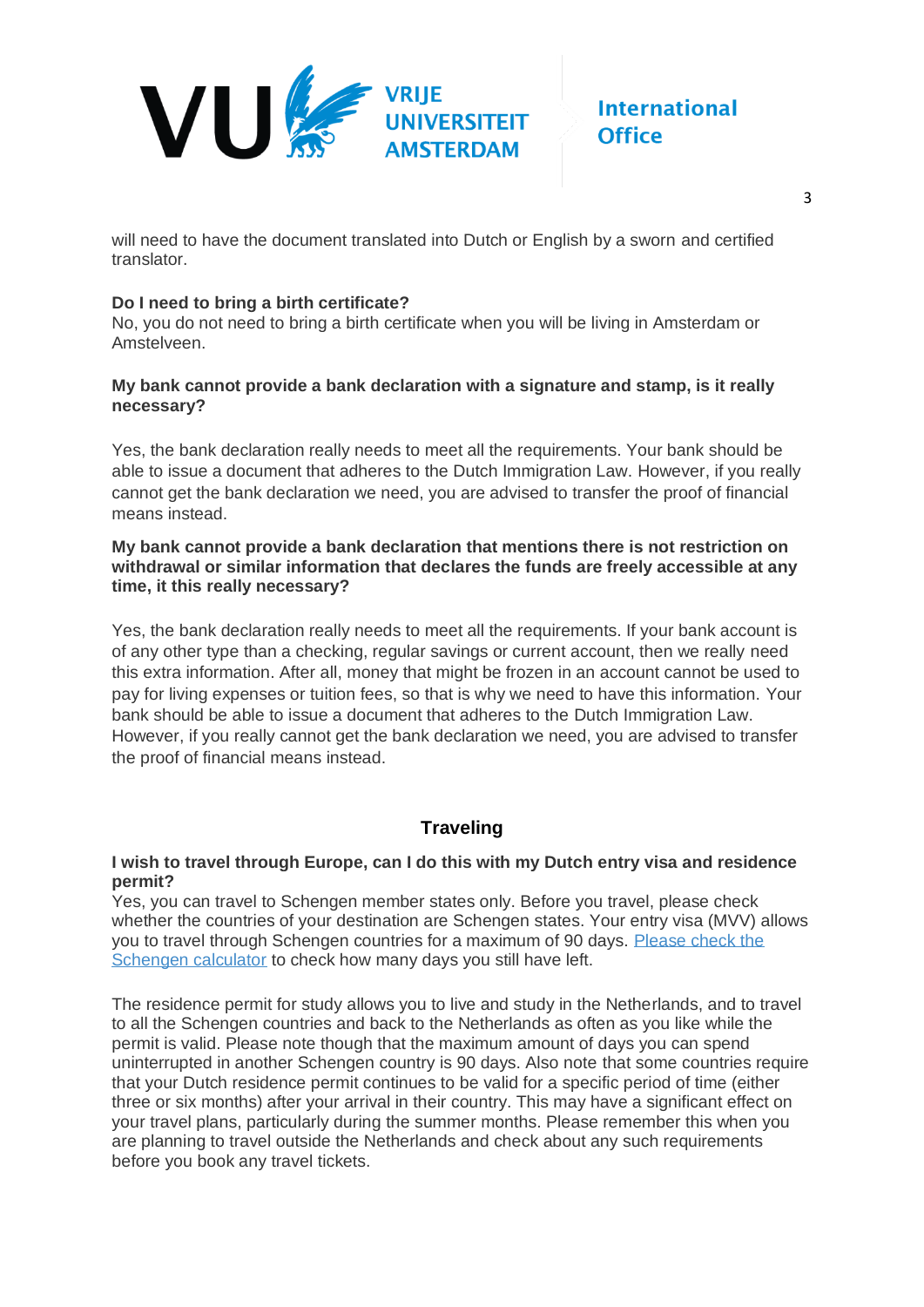

### **Practicalities (BSN, municipalities)**

#### <span id="page-3-1"></span><span id="page-3-0"></span>**What is the municipality and a BSN, and is this related to my residence permit?**

The municipality is the local government of a city or village. Most students will fall under the municipality of Amsterdam or Amstelveen. It is necessary to register with the municipality in order to keep the right of your residence permit. When you have registered at the town hall, you will receive your citizen service number (called the BSN) within a few weeks (both Amsterdam and Amstelveen municipalities are usually present during the Arrival Days and you can register then as well).

A BSN is a citizen service number needed to arrange all sorts of practical matters such as opening a Dutch bank account. Students often mistake the BSN for their residence permit, and the municipality for the Immigration and Naturalisation Department (IND). However, these are two separate institutions. The IND handles immigration matters and the municipality arranges the registrations in the town hall. Please check List of frequently used terms as well. The two institutions do check with each other whether you have legal stay. For example, the municipality may not register you if they see that you did not apply for a residence permit or when you did not collect it in time.

### **Work and Internships**

#### <span id="page-3-3"></span><span id="page-3-2"></span>**I would like to work while studying. Is that possible?**

In case you hold a non-EU nationality, you need a work permit to be able to work. Your employer needs to apply for a work permit at the UWV. Even with a work permit there are still restrictions. As a student, you are allowed to work a maximum of 16 hours a week. Please visit [this website](https://www.studyinholland.nl/practical-matters/working-while-studying) for more information about rules and regulations.

Citizens of Argentina, Australia, New Zealand, Canada and South Korea are eligible to apply for a special type of residence permit called the Working Holiday Programme/Working Holiday Scheme (WHP/WHS). WHP/WHS allows you to work and study here without needing a work permit.

#### <span id="page-3-4"></span>**I would like to go to an internship placement in another EU country, can I do this with my Dutch residence permit?**

If you are an EU national, you are free to participate in an internship in any Schengen country. It is not so simple if you are a non-EU national.

When the internship is part of your degree programme at Vrije Universiteit Amsterdam and the internship will last no longer than 90 days, you can stay in the other Schengen country for 90 days. Please note that you do need to check with the authorities of that country whether you need a work permit to carry out your internship.

When the internship is part of your degree programme at Vrije Universiteit Amsterdam and the internship will last longer than 90 days, you will need to apply for a residence permit of the country of placement as well. Again, you also need to check whether you need a work permit.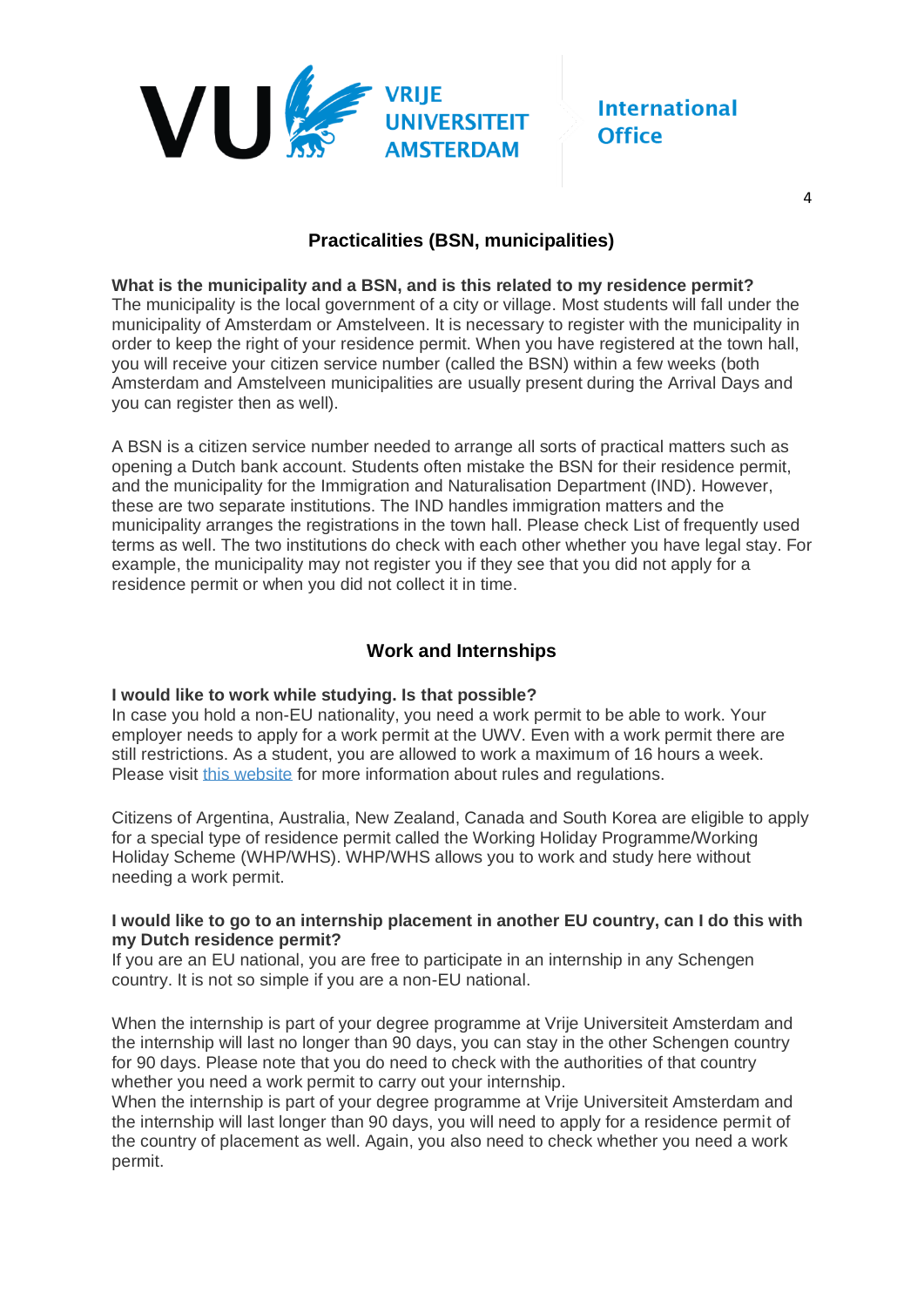

5

If you wish to do an internship after you finished your studies here, you will need to apply for a residence permit and a work permit.

### <span id="page-4-0"></span>**Can I do an internship in the Netherlands?**

This depends. If you have a residence permit for study purposes in the Netherlands, and when the internship is relevant to your studies here or in your home country (in case you are an Exchange student at Vrije Universiteit Amsterdam) then you can participate in an internship. You do need to [complete the following internship agreement](https://www.nuffic.nl/sites/default/files/2020-08/standard-internship-agreement-for-non-eu-eea-students.pdf) and send it to [studentimmigration@vu.nl.](mailto:studentimmigration@vu.nl) Also keep a copy of the agreement at your internship placement.

In case the internship is not relevant to your studies and/or when you do not have a residence permit for study, you require a work permit.

### **Family**

### <span id="page-4-2"></span><span id="page-4-1"></span>**I will be a student at Vrije Universiteit Amsterdam and I would like to bring my partner and/or child(ren). Is this possible?**

Yes, we can apply for a visa (if applicable) and residence permit on behalf of your family members. Please visit the section Bringing Family Members for the required documents.

### **List of Frequently Used Terms**

<span id="page-4-3"></span>

| Term                | <b>Explanation</b>                                                                                                                                                                                                                                                                                                                                                                              |
|---------------------|-------------------------------------------------------------------------------------------------------------------------------------------------------------------------------------------------------------------------------------------------------------------------------------------------------------------------------------------------------------------------------------------------|
| <b>Biometrics</b>   | The IND needs to take your biometrics (fingerprints) and a photo<br>in order to produce the residence permit card. When you have an<br>entry visa (MVV), the Dutch Embassy or Consulate will take your<br>biometrics. If you only require a residence permit, you need to<br>visit the IND office to provide your biometrics. We will inform you<br>about this shortly before the Arrival Days. |
| <b>BSN</b>          | Citizen Service Number. This is an identity number for all<br>communications with the Government authorities.                                                                                                                                                                                                                                                                                   |
| File number         | This is the file number of your immigration application at the IND.<br>It always starts with $Z1$ -. We e-mail you this number before<br>arrival.                                                                                                                                                                                                                                               |
| <b>GGD</b>          | The Municipal Health Service. At the GGD you need to take the<br>Tuberculosis test (only applicable to citizens of certain countries).<br>Check this list to see whether you are exempted or not.                                                                                                                                                                                               |
| <b>IND</b>          | Immigration and Naturalisation Department. Handles applications<br>for visas and residence permits.                                                                                                                                                                                                                                                                                             |
| <b>Municipality</b> | Town hall, local government.                                                                                                                                                                                                                                                                                                                                                                    |